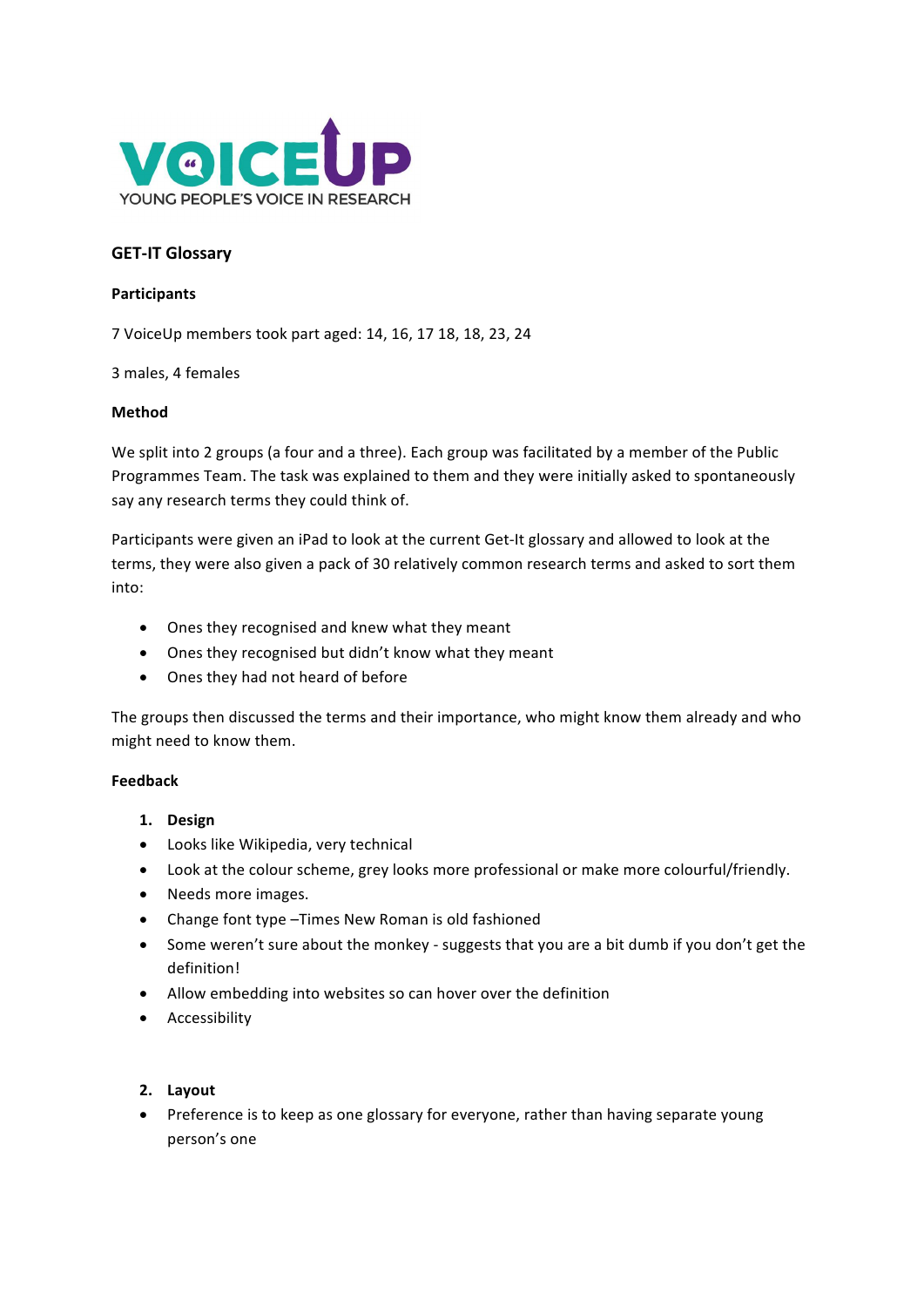- Some debate about the need for age splits and which age splits are required. Some felt that age splits are discriminatory and could make people feel bad if they didn't understand the younger person's version.
- Others felt it was useful to look at pre and post GCSE (i.e. 15 and below and 16+) as there seems to be a considerable difference in knowledge levels amongst these groups.
- Why not look at a basic and advanced definition structure with clear examples to help people put it into context.
- Give examples of where you might use the glossary/word

# **3. Results**

| <b>Group 1 results</b>               |                                            |
|--------------------------------------|--------------------------------------------|
| General terms that should be defined | Less common terms - important to know what |
|                                      | they are                                   |
| Protocol                             | Qualitative study                          |
| <b>Bias</b>                          | Quantitative study                         |
| Research                             | Intervention                               |
| <b>Ethics</b>                        | Cohort                                     |
| Guidelines                           | Cost-effectiveness                         |
| Study                                | P-value                                    |
| Analysis                             | Feasibility                                |
| Sample                               | Statistically significant                  |
| Variables                            | Abstract                                   |
| Reliability                          | Outcomes                                   |
|                                      | Phase 1/2/3 trial                          |

| <b>Group 2 Results</b> |
|------------------------|
| Placebo                |
| Protocol               |
| Feasibility            |
| Bias                   |
| Outcomes               |
| Average                |
| <b>Ethics</b>          |
| Variables              |
| Randomised study       |
| <b>Blinding</b>        |
| Analysis               |
| Phase 1/2/3 trial      |

| <b>Overlap words</b> |  |
|----------------------|--|
| words selected       |  |
| by both groups       |  |
| Protocol             |  |
| Feasibility          |  |
| Bias                 |  |
| Outcomes             |  |
| Fthics               |  |
| Variables            |  |
| Analysis             |  |
| Phase 1/2/3 trial    |  |